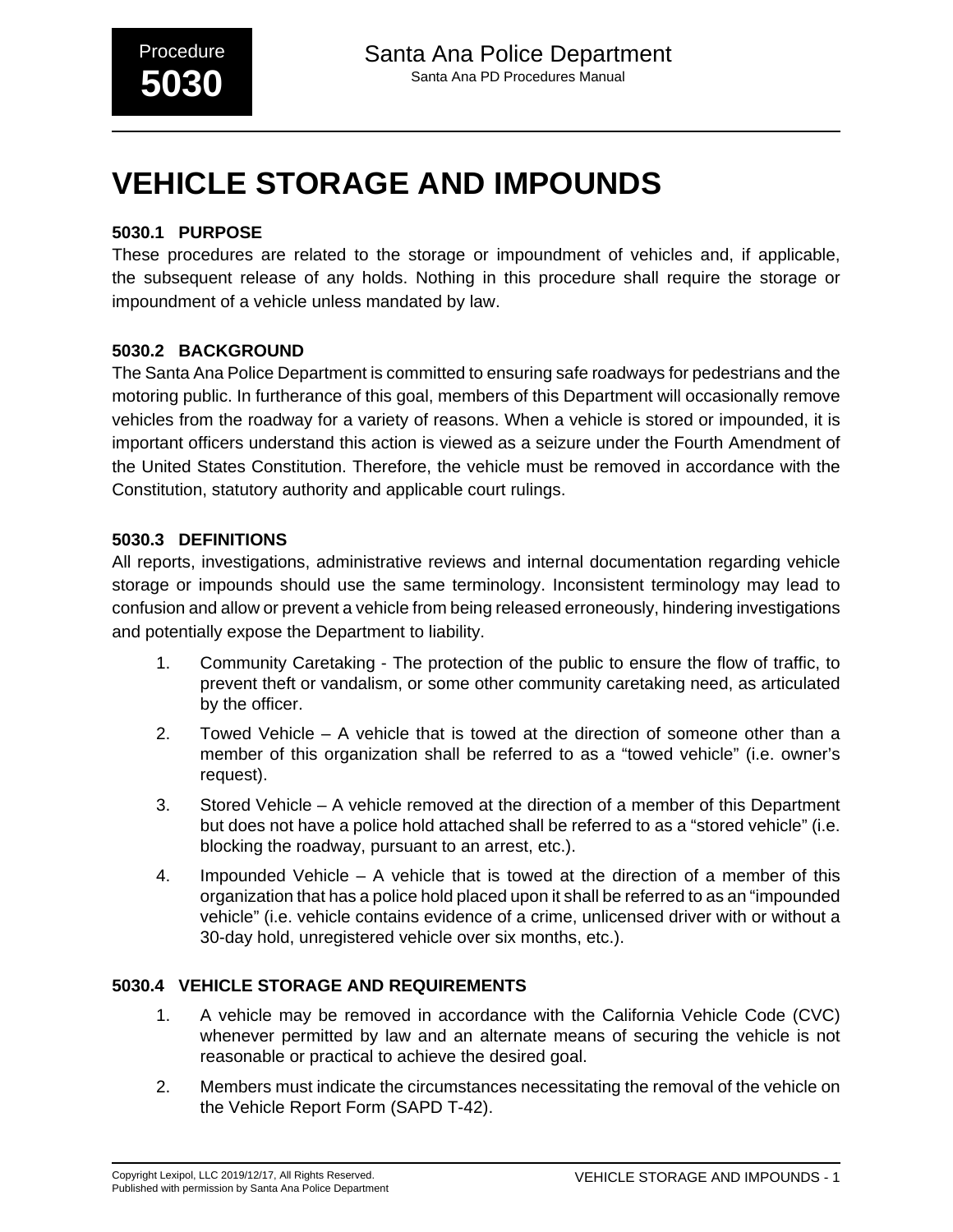## VEHICLE STORAGE AND IMPOUNDS

3. Officers shall conduct an inventory of the vehicle and note the contents on the Vehicle Report Form.

## **5030.5 VEHICLE IMPOUND REQUIREMENTS**

#### 5030.5.1 A VEHICLE MAY BE IMPOUNDED UNDER THE FOLLOWING CIRCUMSTANCES:

- 1. For further investigation or the vehicle contains evidence of a crime (i.e. securing the vehicle pending scientific analysis or a search warrant, VIN discrepancy, etc.)
	- (a) The impounding officer should notify the appropriate investigative unit of the hold via telephone and/or email as soon as possible.
	- (b) A Vehicle should not be impounded if it does not possess any probative value or evidence related to the crime under investigation.
- 2. When the driver of the vehicle was involved in any of the following activity pursuant to CVC § 23109.2(a):
	- (a) A speed contest in violation of CVC § 23109(a);
	- (b) Reckless driving on the highway in violation of CVC § 23103(a);
	- (c) Reckless driving in an off-street parking facility in violation of CVC § 23103(b); o
	- (d) Exhibition of speed on a highway in violation of CVC § 23109(c).
- 3. The vehicle is found or operated on a highway, public lands, or an off-street parking facility in violation of CVC § 22651(o) when:
	- (a) The vehicle's registration has been expired in excess of six months;
	- (b) The vehicle is displaying a registration card, identification card, temporary receipt, license plate, special plate, registration sticker, device issued pursuant to CVC § 4853, or a permit that was not issued for that vehicle or is not otherwise lawfully used on that vehicle; or
	- (c) The vehicle is displaying an altered, forged, counterfeit, or falsified registration card, identification card, temporary receipt, license plate, special plate, registration sticker, device issued pursuant to CVC § 4853, or a permit.
	- (d) If a vehicle is being removed pursuant to CVC  $\S$  22651(o), the officer must articulate a community caretaking need.
- 4. If a driver has been cited for a violation of CVC § 12500 and has no active license suspensions, the officer shall consider releasing the vehicle to a licensed driver who is on the scene or allow another licensed driver a reasonable amount of time to pick up the vehicle. Releasing a vehicle to another licensed driver shall only be done with the consent of the registered owner. After such consideration the vehicle may only be impounded in accordance with the Community Caretaking Doctrine. Therefore, an impound can only be authorized when there are articulable facts to show that leaving the vehicle at the scene would:
	- (a) Jeopardize public safety (i.e. likelihood the offense will continue);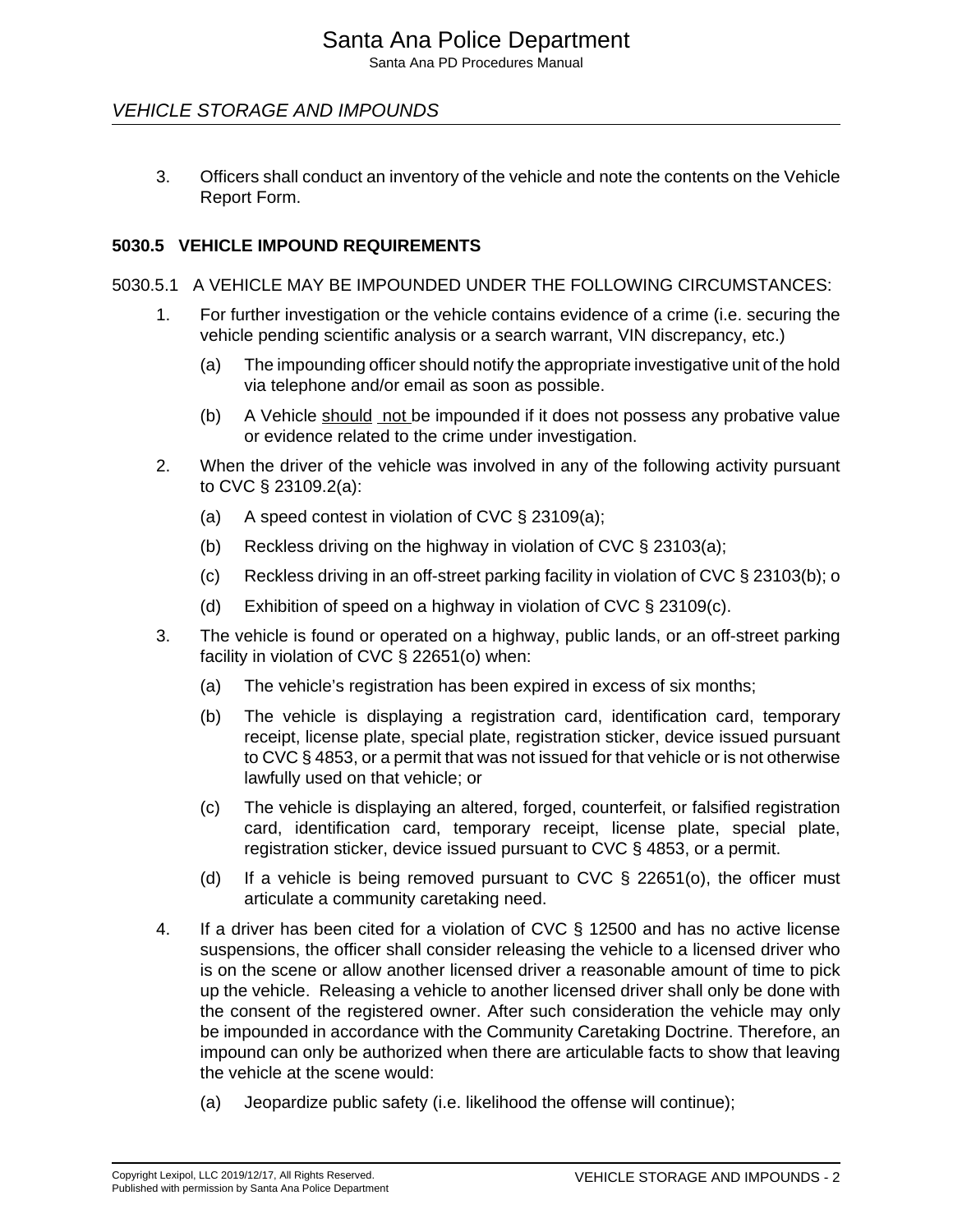## VEHICLE STORAGE AND IMPOUNDS

- I. A vehicle should not be impounded simply because another licensed driver is not available at the scene without first giving the driver an opportunity to summon the registered owner to the scene in a reasonable amount of time. If the registered owner has a valid driver's license, the officer may release the vehicle to the registered owner. If the registered owner is not licensed, the officer may release the vehicle to his/her agent as long as they possess a valid driver's license.
- (b) For the purposes of this section and barring articulable circumstances to the contrary, a reasonable amount of time shall mean a minimum of 20 minutes following the point at which the driver is notified he/she may summons the registered owner or the qualified driver to the scene.
- (c) Jeopardize the efficient movement of traffic (i.e. illegally parked); or
- (d) Subject the vehicle to vandalism or theft (i.e. high crime area).

#### 5030.5.2 A VEHICLE SHOULD BE IMPOUNDED UNDER THE FOLLOWING CIRCUMSTANCES:

- 1. When a driver has been cited for a violation of CVC § 12500 and the officer has information (i.e. Visions, RMS, DMV, self-admission, etc.) that the driver has previously been issued a citation for a violation of CVC § 12500 or CVC § 14601 at least once in the previous nine (9) months or two (2) or more times in the previous three (3) years. The presence of these past violations is indicative of "prior knowledge" and proof that the offense will likely continue under the Community Caretaking Doctrine.
- 2. When the driver has been cited for a violation of CVC § 14601.
	- (a) In order to prove a violation of CVC § 14601, the officer must demonstrate the driver had knowledge of the violation, by reviewing the service code(s) indicated on the driver's license record. The following is a list of service codes:
		- 1. "A" Notice sent via First Class Mail and was not returned.
		- 2. "B" Signed suspension notice documentation on file.
		- 3. "D" Personal service documentation on file.
		- 4. "H" Suspension notice was acknowledged, no signature.
		- 5. "I" Notice returned unclaimed.
		- 6. "J" Written notice served by officer.
		- 7. "K" Service refused.
		- 8. "L" Reported deceased.
		- 9. "M" Verbal notice documentation on file.
		- 10. "P" Personal service.
		- 11. "R" Personal service unsuccessful.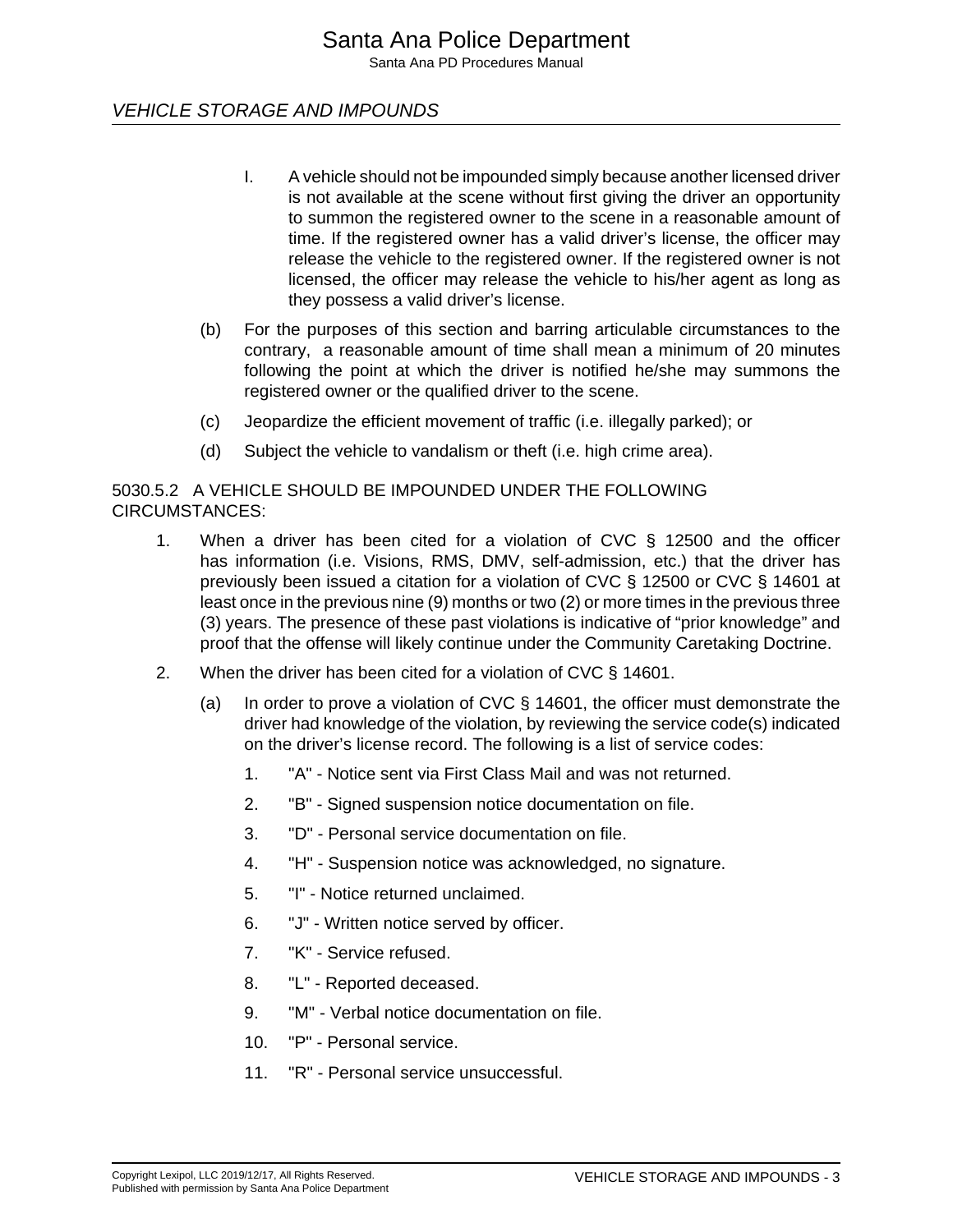## VEHICLE STORAGE AND IMPOUNDS

- (b) For the purposes of enforcement, all of the service codes listed above constitute proof the driver had knowledge of the suspension or revocation of their driving privilege with the exceptions of code "I", "K", and "R".
	- 1. In the case of a driver with these service codes listed on the driver's license record, the officer should complete a DL310 form notifying the driver of the suspension or revocation.
	- 2. The officer should issue the driver a citation for CVC § 12500(a) and the vehicle should be impounded.
- (c) Pursuant to CVC §§ 14601 14601.5(a), it is "conclusively presumed" that the driver has knowledge of their suspension or revocation when service code "A" is listed. However, CVC § 13106 indicates the presumption of knowledge is a "rebuttable presumption." Any request on the driver's license record for "personal service needed" associated with service code "A" is simply to eliminate the "rebuttable presumption" and does not affect the validity of the violation. However, it is likely that the Orange County District Attorney's office will not file a CVC § 14601 charge on service code "A" unless the driver admits knowledge and it is included in the citation notes and/or applicable police reports. Therefore, if the driver fails to admit knowledge, the driver should be issued a citation for CVC § 12500(a) and the vehicle should be impounded. The Community Caretaking Doctrine does not apply to this situation since the driver's privileges have been suspended. It is imperative that the officer complete a DL310 form and provide personal service of the suspension or revocation so the driver's license record can be updated.
- 3. When the driver has been cited for a violation of CVC § 12500 but has an active suspension on his/her driving record for which proof of service cannot be established as required above.
- 4. When the driver has been arrested for a violation of CVC § 23140, CVC § 23152, or CVC § 23153 and one or more of the following conditions exist:
	- (a) The driver is operating the vehicle in violation of CVC § 12500 or CVC § 14601, the vehicle should be impounded with a 30-day hold.
	- (b) The driver has one conviction for a violation of CVC § 23140, CVC § 23152, or CVC § 23153 and the
		- 1. Driver has a blood alcohol content (BAC) of 0.10% or greater; or
		- 2. Driver refused to submit to or complete a chemical test requested by the requesting officer.
	- (c) The driver has two or more convictions for a violation of CVC § 23140, CVC § 23152, or CVC § 23153 in the preceding 10 years, the vehicle should be impounded for 15-days pursuant to CVC § 14602.8(a)(1) if:
		- 1. The driver has a blood alcohol content (BAC) of 0.10% or greater; or
		- 2. The driver refused to submit to or complete a chemical test requested by the requesting officer.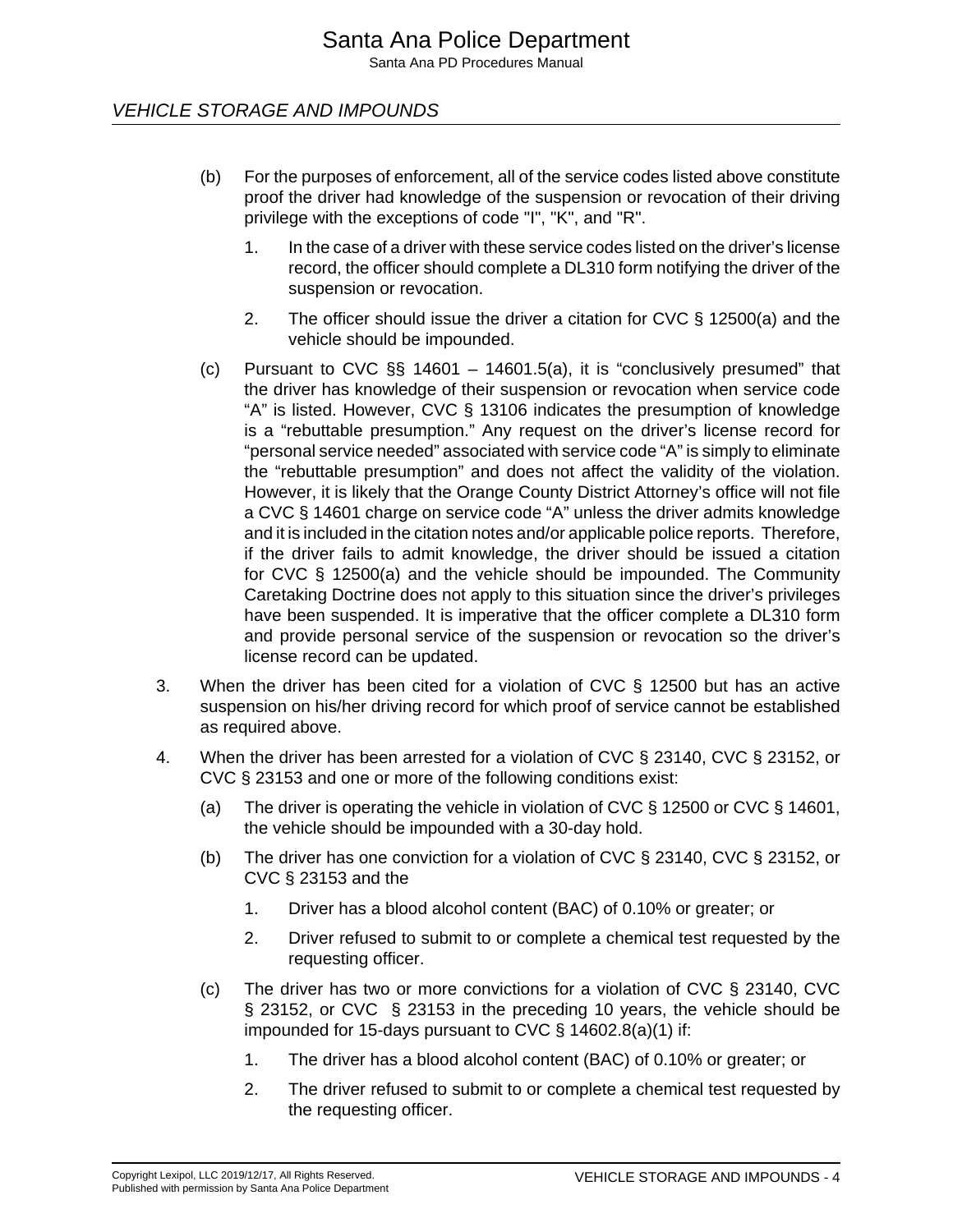## VEHICLE STORAGE AND IMPOUNDS

5. When the driver of a vehicle operates a vehicle without an ignition interlock device installed in his/her vehicle as required pursuant to their driver's license record, the vehicle should be impounded for 30-days pursuant to CVC § 14602.6(a).

#### 5030.5.3 NARRATIVE

Members must include a detailed narrative on the Vehicle Report Form indicating the reason for the initial contact with the driver and the circumstances necessitating the impoundment of the vehicle. This should include, but is not limited to, the following information:

- 1. Probable cause for the stop;
- 2. Results of a records check to determine registration status, license status, prior convictions, etc.

#### 5030.5.4 INVENTORY

Officers shall conduct an inventory of the vehicle and note the contents on the Vehicle Report Form.

5030.5.5 SAPD T-51 - IMPOUND RELEASE REQUIREMENTS FORM

Officers shall provide the driver with the Impound Release Requirements Form (SAPD T-51) indicating the case number and type of impound.

#### **5030.6 VEHICLE IMPOUNDS FOR 30-DAYS**

- 1. As set forth in the guidelines of this policy, any vehicle that is impounded for 30-days shall be accomplished pursuant to CVC § 14602.6(a) and/or CVC § 23109.2(a)(1) as appropriate.
- 2. A 30-day hold may only be placed on vehicles under the following circumstances:
	- (a) The driver of the vehicle is also the registered owner.
	- (b) The driver of the vehicle is either the legal owner or admits to owning the vehicle.
	- (c) The driver indicates the registered/legal owner gave him/her permission to drive the vehicle and knew, or the officer can establish the owner should have known had they made a reasonable effort, that the driver was unlicensed.
- 3. The factors necessitating a 30-day impound shall be documented on the Vehicle Report Form, along with any other information necessary to justify the impound at a Post-Storage Hearing including, but not limited to:
	- (a) Probable cause for the stop;
	- (b) Results of a records check to determine license status, prior convictions, etc;
	- (c) Whether the driver is the registered/legal owner of the vehicle;
	- (d) If the driver is not the registered/legal owner, the officer should establish:
		- 1. How the driver came to be in possession of the vehicle;
		- 2. How did the driver come into possession of the vehicle's ignition key;
		- 3. How many times has the driver operated the vehicle in the past?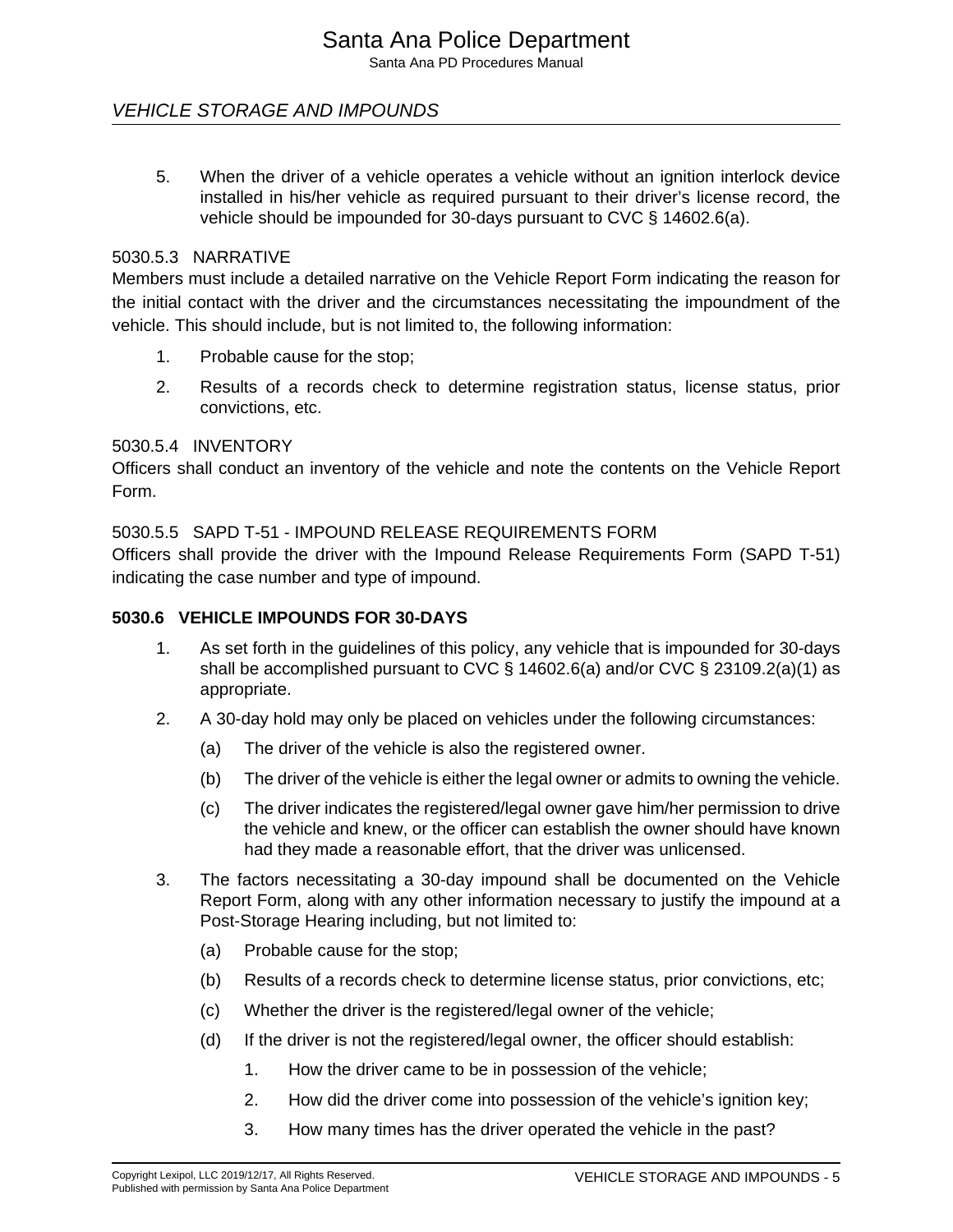## VEHICLE STORAGE AND IMPOUNDS

- 4. If the officer cannot establish the driver is the owner of the vehicle, that the owner should have reasonably known the driver was unlicensed, or that the driver was not properly notified that their license has been suspended, the officer shall either release the vehicle pursuant to the Community Caretaking Doctrine or impound the vehicle without a 30-day hold attached as set forth in the guidelines above.
- 5. Officers shall provide the driver with the Impound Release Requirements Form indicating the case number and type of impound.

#### **5030.7 TOWING PROCEDURES**

When an employee directs the removal of a vehicle from the roadway or off-street parking facility based on this procedure, the member should do the following:

- 1. Obtain approval from a supervisor;
- 2. Request a rotational tow;
- 3. Issue the driver a citation and obtain a right thumb print as appropriate. The fingerprint should not be entered into any computer database unless necessary to positively identify the driver in furtherance of the legal process;
- 4. Complete the Vehicle Report Form;
	- A. Ensure the proper storage/impound box is checked and enter the appropriate storage authority section.
- 5. Conduct a vehicle inventory and list the contents on the Vehicle Report Form;
- 6. Allow the driver to remove personal property from the vehicle;
	- A. Members should not allow anyone to removed fixed objects from the vehicle.
- 7. Provide the driver with the Impound Release Requirements Form indicating the case number and type of impound;
- 8. Assist as necessary in ensuring the driver/passengers are at a location where they can safely arrange for transportation.
- 9. Obtain the tow truck driver's signature on the Vehicle Report Form;
- 10. Enter the vehicle information in the Impound/PPI Log
- 11. Attach a copy of the vehicle registration print-out and submit the report to the Station Supervisor for approval.

#### **5030.8 VEHICLE RELEASES**

When a vehicle has been impounded and a hold in excess of one-day has been placed on the vehicle, the Santa Ana Police Department is required to provide a Post-Storage Hearing as soon as practical under the Due Process Clause of the Fourteenth Amendment of the U.S. Constitution, CVC § 22852 and case law. Refer to the Vehicle Impound Hearing Policy for details.